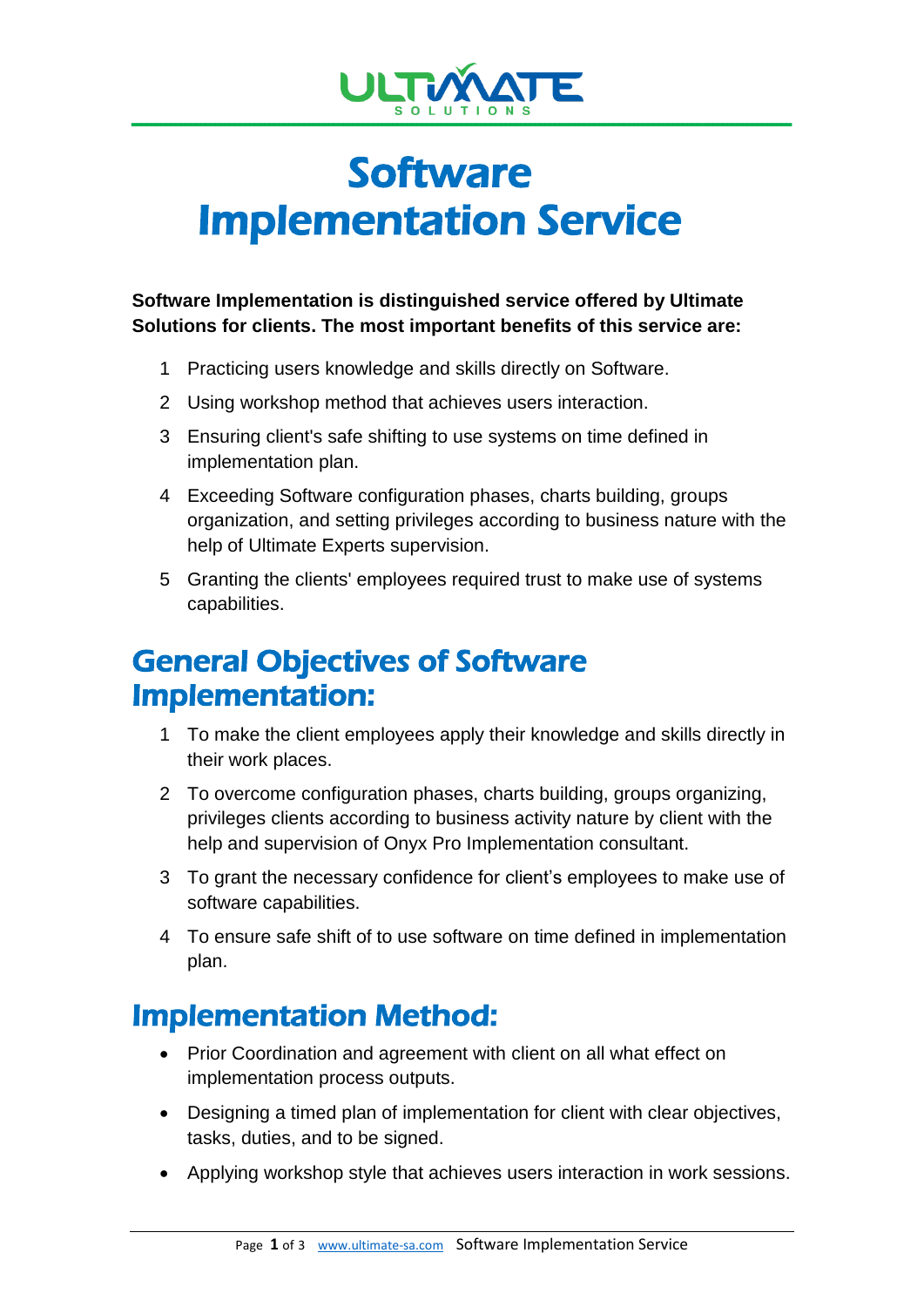

# Preparation for Implementation:

Implementation consultant starts with the required preparatory steps after s/he assigned to implement either any software, Onyx Pro package, or Motakamel Plus Software for the client. The most important of these steps:

- 1 Make an appointment with the client as and pay a first visit is to study the client business environment and requirements.
- 2 Get knowledge about the client's general view in software implementation from the entitled person.
- 3 Coordinate with system administrator who will be with involved with the consultant in implementation process and entitled to signing reports.
- 4 Make sure of client's data readiness and quality level; in addition to provide remarks to develop them.
- 5 Design a special and suitable model for the client's business nature to prepare client data.
- 6 Design implementation plan, discuss it with the client and sign on the plan.
- 7 The necessity to prepare each visit according to the previous visit results and the requirements of implementation plan.
- 8 Take models of quality and sessions minutes to be signed.

# Implementation Plan:

The following items are the most important components of implementation plan for any software or Onyx Pro Software package:

- 1 Defining time you need for implementing one or a group of Ultimate Solutions software.
- 2 Distributing the tasks and objectives of implementation sessions between the plan days in the day, hour of starting, and hour of completing.
- 3 Specifying the consultant and client responsibilities in executing the plan items.
- 4 Specifying the client team who will be involved in implementation process, nominating entitled system administrator, and specifying work place.